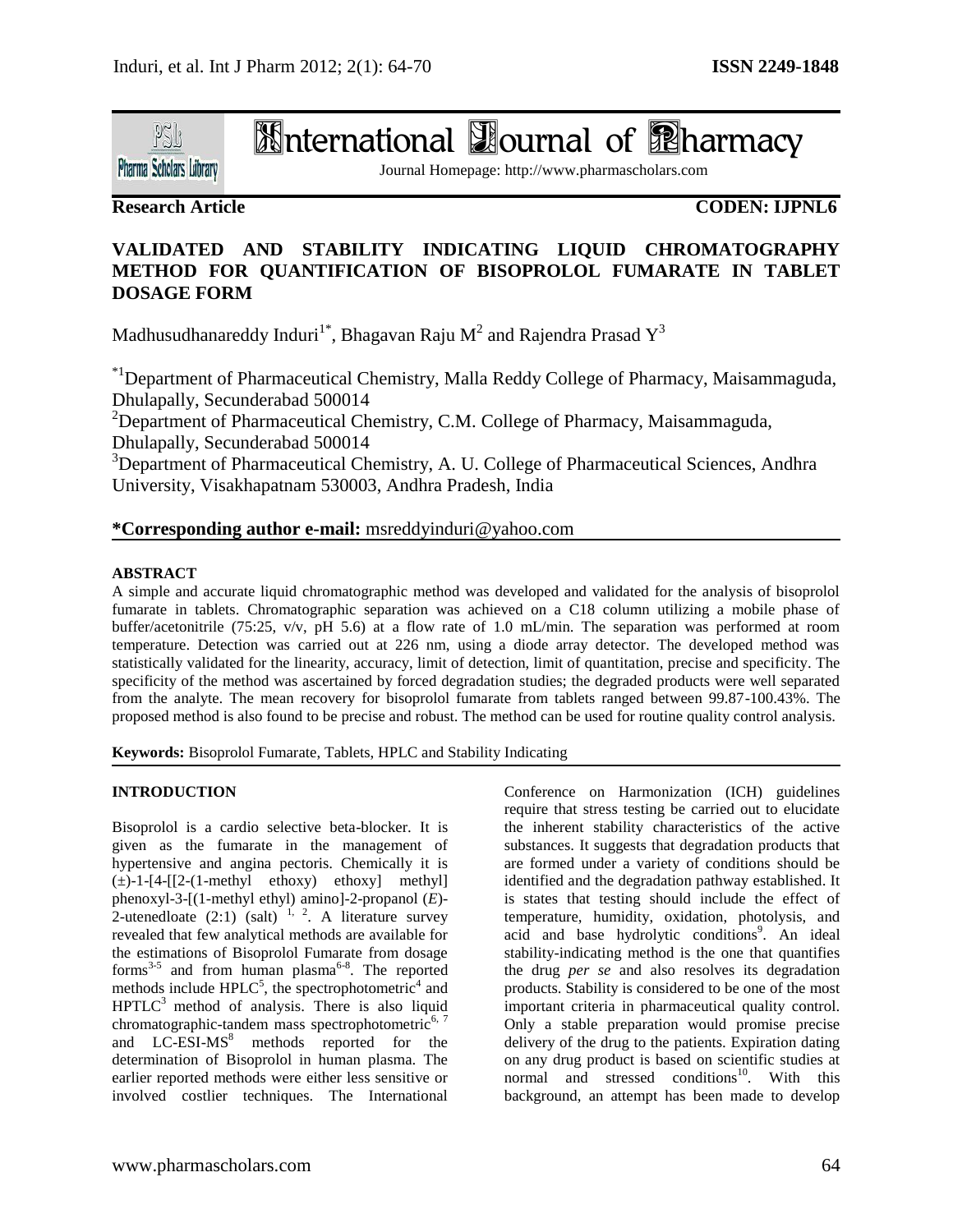and validate a stability-indicating RP-HPLC method, for the accurate quantitation of Bisoprolol fumarate in bulk drugs, in the presence of its degradation products.

#### **MATERIALS AND METHODS**

**Materials:** Pure bisoprolol fumarate (BF) was obtained as gift sample from Genovo Development Services Ltd., Bangalore, India. Acetonitrile was of HPLC grade and purchased from Spectrochem, Mumbai. Ammonium dihydrogen orthophosphate was of AR grade and purchased from Merck, India, and other chemicals were of analytical grade from SD Fine Chemicals, India. Deionized and ultra pure water used in all experiments was obtained from Milli-Q System (USA). The 0.45µm Nylon pump filter was obtained from Advanced Microdevices (Mumbai, India). Formulations of BF used for the study were tablets (BISOCAR, Rusan H. Care, India) containing 2.5 mg and 5.0 mg of BF and were procured from local market.

**Equipment:** The analysis was performed on HPLC equipment (Shimadzu-1200 series, Japan) consisted of a LC-20AD solvent delivery system, a diode array detector (SPD-M20A) and G1313A auto sampler. Chromatograms were analysed using Empower<sup>TM</sup>2 chromatography data software provided with the system.

**Chromatographic condition:** The chromatographic separation was achieved on a reverse phase Protosil, Chromo band  $C_{18}$  (250 x 4.6 mm, 5 µm particle size) column. Mobile phase consisted of a mixture of buffer and acetonitrile at a ratio of 75:25 (Buffer; pH 5.6, adjusted with orthophosphoric acid). The flow rate was set at 1.0 mL/min. The injection volume was 10 µL and the wavelength was set to 226 nm.

**Preparation of Mobile phase:** Accurately weighed about 6.6 g of ammonium dihydrogen orthophosphate, transferred to 980 mL of water, add 2 mL of triethyl amine and adjusted the pH to 5.6 with orthophosphoric acid, and made up to 1000 mL with water. Before use, the mobile phase was degassed by an ultrasonic bath and filtered through a 0.45 Nylon filter.

**Preparation of the standard solutions:** Standard solution (1000 µg/mL) was prepared by transferring 100 mg of working standard into a 100 mL volumetric flask, 50 mL water was added, and the mixture was sonicated to dissolve and make up the volume with water. Aliquots of these standard solution was transferred using A-grade bulb pipette

into 100 mL volumetric flasks and made up to volume with mobile phase to get final concentrations of 25 - 100 µg/mL. The solutions were then filtered through a 0.45 Nylon filter. The filtered solutions were then injected into HPLC system.

**Method Validation:** The method was validated for linearity, limit of detection (LOD), and quantification (LOQ), system suitability, precision, accuracy, specificity, and robustness in accordance with the ICH guidelines.

*Linearity:* By appropriate dilutions of the BF standard solution with the mobile phase, six working solutions ranging between 25 and 100 µg/mL were prepared. Each solution was injected in triplicate and linearity was evaluated by linear-regression analysis.

*Limit of detection and quantification:* Limit of detection (LOD) and limit of quantification (LOD) were calculated based on the ICH guidelines.

*Accuracy:* Accuracy was assessed by recovery studies of the method at three different concentrations (corresponding to 50, 100 and 150% of test solution concentration) by addition of known amounts of standard to placebo preparation. The results were expressed as mean percentage recovery and relative standard deviation (%RSD).

*Precision:* Precision was determined as repeatability and intermediate precision, in accordance with ICH guidelines. The intra-day and inter-day precision were determined by analyzing the samples of BF at a concentration of 25, 50 and 75μg/mL. Determinations were performed with three replicates on the same day as well as on three consequent days.

*Robustness:* The robustness of the method was determined to assess the effect of small but deliberate variation of the chromatographic conditions. Robustness of the developed was investigated by varying the chromatographic conditions such as change of organic strength  $(\pm 2\%)$ , flow rate  $(\pm 10\%)$ , and pH of the buffer  $(\pm 0.1 \text{ units})$ .

*Solution stability***:** Stability in solution was evaluated for the standard solution and the test preparation. The solutions were stored at 5<sup>°</sup> and at ambient temperature without protection of light and tested after 12, 24, 36 and 48 h. The responses for the aged solution were evaluated by comparison with freshly prepared solutions.

*System suitability:* The suitability of the chromatographic system was tested before each stage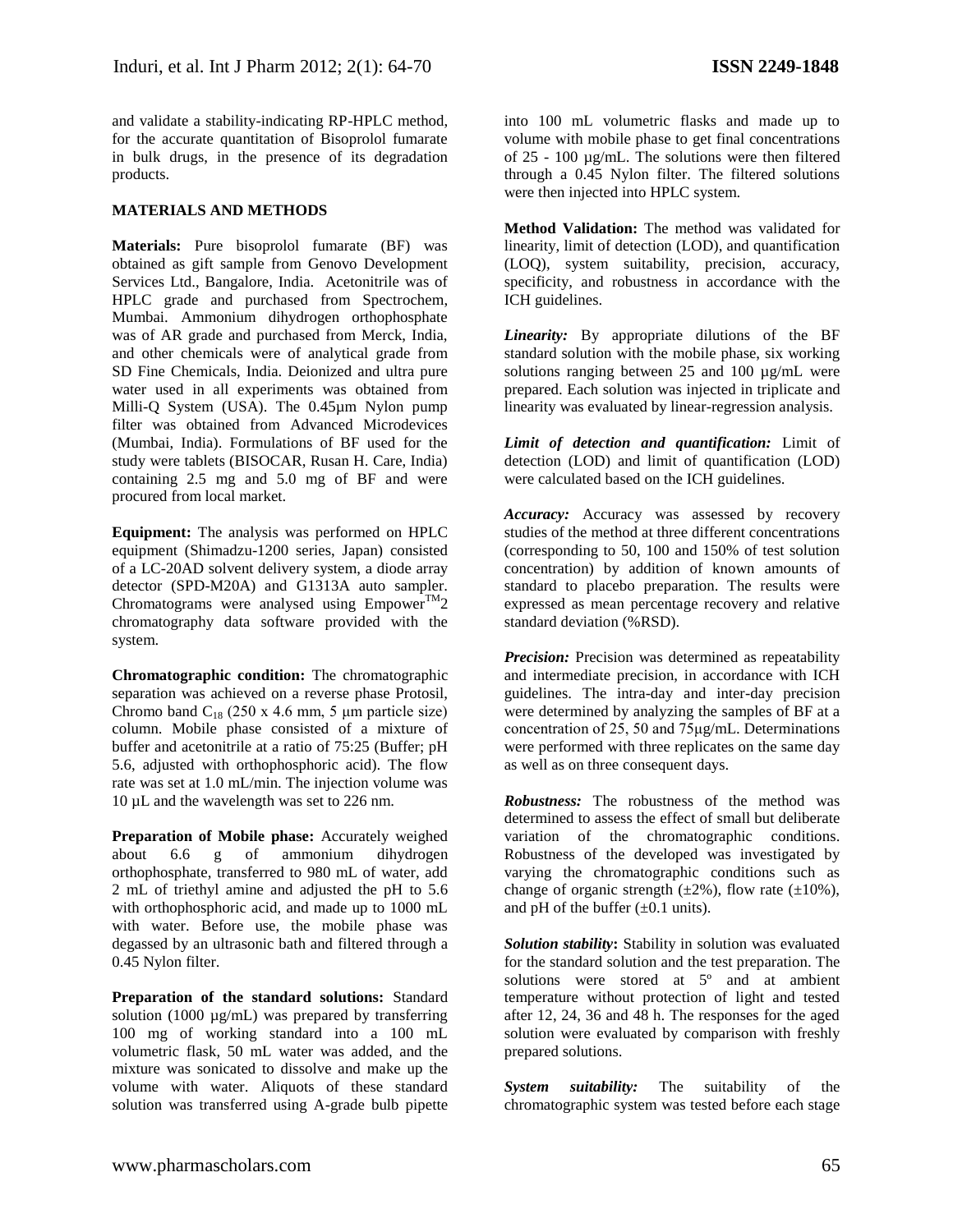of validation. Five replicate injections of standard preparation were injected and asymmetry, number of theoretical plates and relative standard deviation of peak area were determined.

#### *Stability studies of Bisoprolol fumarate:*

In order to determine whether the analytical method and assay were stability-indicating, pure drug was stressed under various conditions to conduct forced degradation studies.

**Acid- and Base- induced degradation:** Acidinduced degradation was performed by adding 5 mL of stock solution (1000µg/mL) of bisoprolol fumarate to 5 mL 0.1N hydrochloric acid and was refluxed for 1 h at  $60^{\circ}$ C. The resultant solution was diluted to obtain 50µg/mL and 10 µL were injected into the system and the chromatograms were recorded to assess the stability of sample. Base-induced degradation was performed by adding 5 mL of stock solution (1000µg/mL) of bisoprolol fumarate to 5 ml 0.1N sodium hydroxide and was refluxed for 1 h at  $60^{\circ}$ C. The resultant solution was diluted to obtain 50µg/mL and 10 µL were injected into the system and the chromatograms were recorded to assess the stability of sample.

**Oxidative degradation:** To study the effect of the oxidizing conditions, 5 ml of stock solution (1000µg/mL) of bisoprolol fumarate was added 5 mL of 1% hydrogen peroxide solution and solution was refluxed for 1 hr at  $60^{\circ}$ C. For HPLC study, the resultant solution was diluted to obtain 50µg/mL and 10 µL were injected into the system and the chromatograms were recorded to assess the stability of sample.

**Neutral Degradation:** Stress testing under neutral conditions was studied by refluxing the drug in water for 1 h at  $70^{\circ}$ C. For HPLC study, the resultant solution was diluted to get 50 µg/mL solutions and 10 µL were injected into the system and the chromatograms were recorded to assess the stability of sample.

**Photolysis:** The photochemical stability of the drug was also studied by exposing the stock solution (1000  $\mu$ g /mL) to UV-Light for 200 Watts/m<sup>2</sup>. . The resultant solution was diluted to obtain 50 µg/mL of BF and 10  $\mu$ L of the solution was injected into the HPLC, and chromatogram was recorded.

*Thermal Degradation:* The standard drug was placed in oven at 80º for 3 h to study dry heat degradation. For HPLC study, the resultant solution was diluted to 50 µg/ml solution and 10 µl were injected into the system and the chromatograms were recorded to assess the stability of the sample**.**

**Assay procedure for Tablets:** To determine the content of BF in Tablets (BISOCAR, Rusan H. Care; labeled claim:  $2.5 \& 5$  mg/tablet), twenty tablets were weighed and the content was finely powdered. The powder equivalent labeled claim of BF, into a 250 mL volumetric flask, add about 170 mL of diluents, and sonicated for 25 min with occasional shaking, make up to the mark with mobile phase, and mix well. The resulting solution was centrifuged at 3000 rpm for 15 min and supernatant solution. The experiment was performed six times under the chromatographic conditions described above. The peak areas were measured at 226 nm and concentration in the sample was determined by comparing the area of sample with that of the standard.

### **RESULTS AND DISCUSSIONS**

The chromatographic conditions were optimized to develop a stability indicating assay method for bisoprolol fumarate in tablet dosage forms. The basic chromatographic conditions were designed to be simple and easy to use and reproduce and were selected after testing the different conditions that affect HPLC analysis, for example column, aqueous and organic components of the mobile phase, proportion of mobile phase components, detection wavelength, diluents and concentration of analyte. The Protosil, Chromo band  $C_{18}$  column was used because of its advantages of high resolving capacity, better reproducibility, low-back pressure, and low tailing. The proportion of the mobile phase components was optimized to reduce retention time and enable good resolution of bisoprolol fumarate from the degradation products. A detection wavelength of 226 nm was selected. Detection at 226 nm resulted in good response and good linearity.

The calibration curve was prepared by plotting the peak area of BF against drug concentration (µg/mL) and was linear in the range of 25-100 µg/mL. The data were subjected to least-square linear regression analysis to calculate the calibration equation and correlation coefficient. The regression equation was found as  $Y=276762X+164954$  (r = 0.9998). The results show that there is an excellent correlation between the peak area and the concentration of BF in the range tested. The limit of detection, with a signal to noise ratio of 3:1, was found to be 0.02µg/mL. The limit of quantitation, with a signal to noise ratio of 10:1, was found to be 0.05µg/mL. Results from the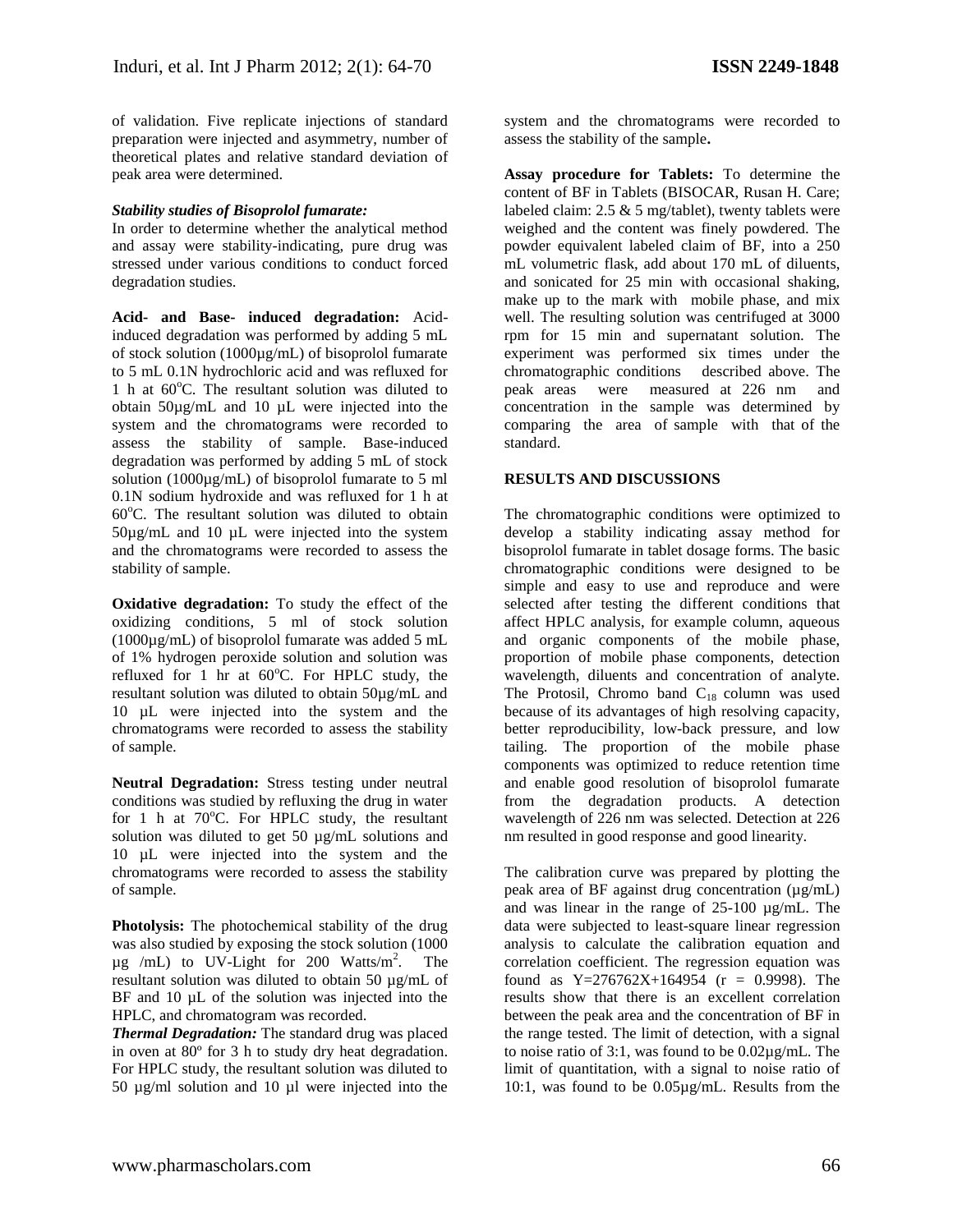linear regression analysis with system suitability data were listed in Table 1.

The results of intra-day and inter-day precision studies were shown in Table 2. They revealed that % RSD values for intra-day studies ranged between 0.43-0.68% and for inter-day precision between 0.44- 0.82%, which are within the permissible limits of 2.0%. To examine the accuracy of the method, recovery studies were carried out by standard addition method. The results were shown in Table 2. The average percent recoveries obtained as 99.87- 100.43%, indicating that the method was accurate.

The robustness of the method was assessed by assaying test solutions under different analytical conditions deliberately changed from the original conditions. For each different analytical condition the standard solution and test solution were prepared separately. The result obtained from assay of the test solution was not affected by varying the conditions and was in accordance with the true value. System suitability data were also found to be satisfactory during variation of the analytical conditions. The analytical method therefore remained unaffected by slight but deliberate changes in the analytical conditions. During study of the stability of stored solutions of standards and test preparations for assay determination the solutions were found to be stable for up to 48 h. Before each measurement of validation data a system suitability test was performed by measurement of general characteristics such as peak asymmetry, number of theoretical plates and RSD (%) of peak area observed for a standard solution. The values obtained were satisfactory and in accordance with in-house limits.

The specificity of the method was also evaluated by checking the peak purity of the analyte peak during the forced degradation study. The peak purity of the bisoprolol fumarate peak under different stress conditions was 1.00, which is satisfactory and indicates there was no interference with the analyte peak from degradation products. Major degradation up to 23.25% occurred under oxidizing conditions. Under alkaline conditions the drug was degraded by approximately 12.74%. The drug was approximately 15.62% degraded under acidic conditions. The drug was degraded 10.65% under thermal condition and 14.39% degradation occurred under photolytic conditions (Figure 2).

The proposed method was applied to the analysis of marketed product and the results obtained were given in Table 3. The blank solution was prepared containing the components indicated in tablets except active principle. No interference was observed from the tablet excipients. The results were indicated that the method is suitable for routine analysis of bisoprolol fumarate in pharmaceutical dosage forms.

#### **CONCLUSION**

The developed HPLC method is accurate, precise, reproducible, robust, and stability indicating. The method is linear over a wide range, economical and utilizes a mobile phase, which can be easily prepared. All these factors make this method suitable for estimation of BF in pharmaceutical dosage forms. The method can also be used for the routine analysis of BF in bulk drug and pharmaceutical formulations without interference.

| Value              |  |
|--------------------|--|
| 9.5                |  |
| $25-100$           |  |
| 0.02               |  |
| 0.05               |  |
| $Y=276762X+164954$ |  |
| 0.9998             |  |
| 13524              |  |
| 1.13               |  |
|                    |  |

Table1. Results from regression analysis and system suitability of Bisoprolol fumarate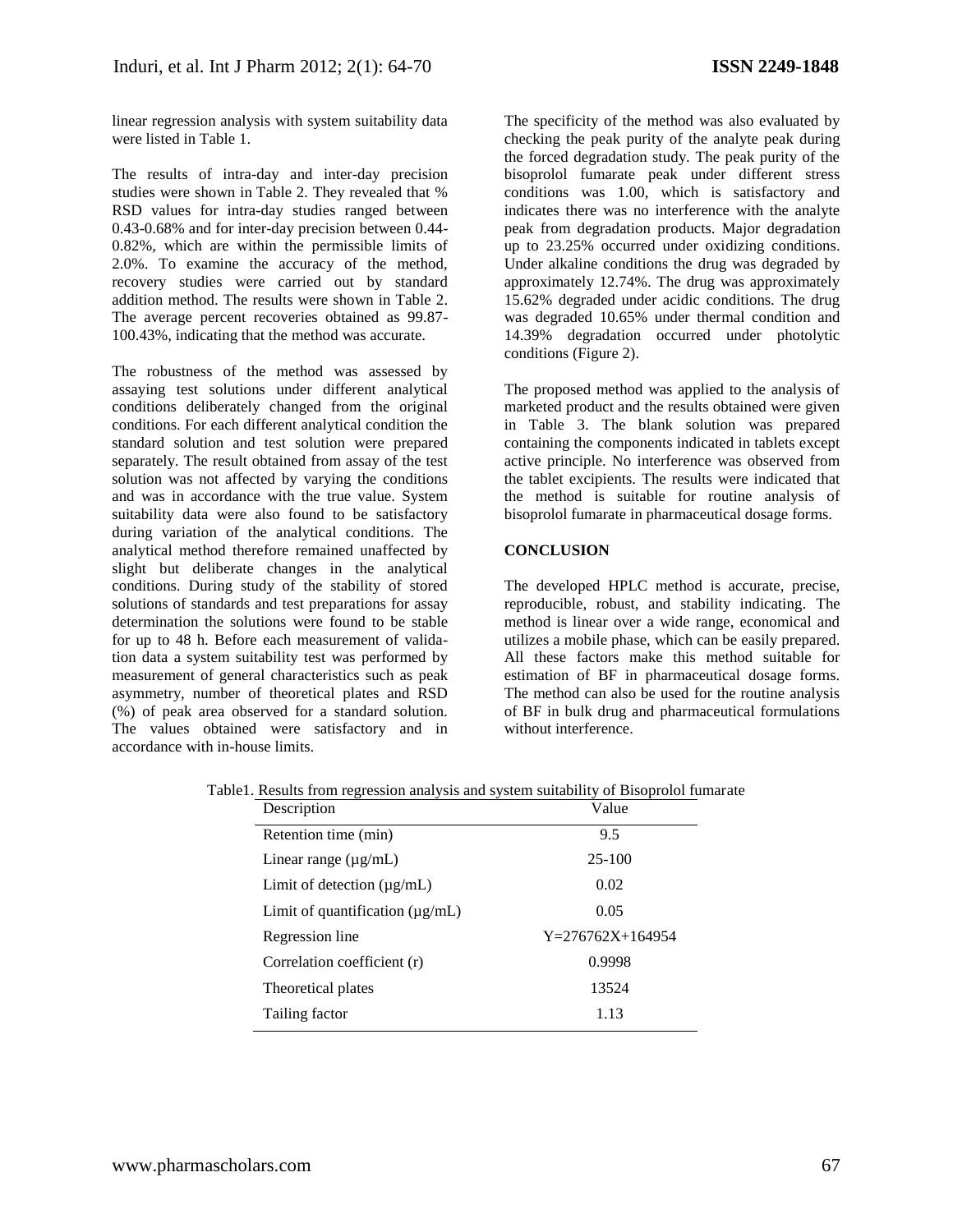| Actual<br>Conc.<br>$(\mu g/mL)$ | % Recovery          |         | Precision          |         |                    |         |
|---------------------------------|---------------------|---------|--------------------|---------|--------------------|---------|
|                                 |                     |         | Intra-day          |         | Inter-day          |         |
|                                 | $Mean \pm SD$       | % $RSD$ | $*Mean \pm SD$     | % $RSD$ | *Mean+SD           | % $RSD$ |
| 25                              | $99.87 \pm 0.8354$  | 0.84    | $25.08 + 0.2043$   | 0.68    | $25.01 + 0.2043$   | 0.82    |
| 50                              | $100.11 \pm 0.978$  | 0.98    | $49.91 + 0.2829$   | 0.57    | $49.96 + 0.2802$   | 0.56    |
| 75                              | $100.43 \pm 0.9696$ | 0.96    | $75.09 \pm 0.3258$ | 0.43    | $75.11 \pm 0.3279$ | 0.44    |

Table2. Results of recovery studies and precision

\*Concentration (µg/mL)

Table 3: Analysis of bisoprolol fumarate in tablets

| Tablet<br>Formulation | Label Claim per<br>Tablet (mg) | % Drug found<br>$\pm$ SD (n=6) | <b>RSD</b><br>$(\%)$ | <b>SEM</b> |
|-----------------------|--------------------------------|--------------------------------|----------------------|------------|
| <b>BISOCAR</b>        | 2.5                            | $100.11 + 0.6866$              | 0.6859               | 0.2803     |
|                       | 5.0                            | $100.41 \pm 0.8671$            | 0.8636               | 0.354      |



Figure 1: A typical chromatograph of bisoprolol fumarate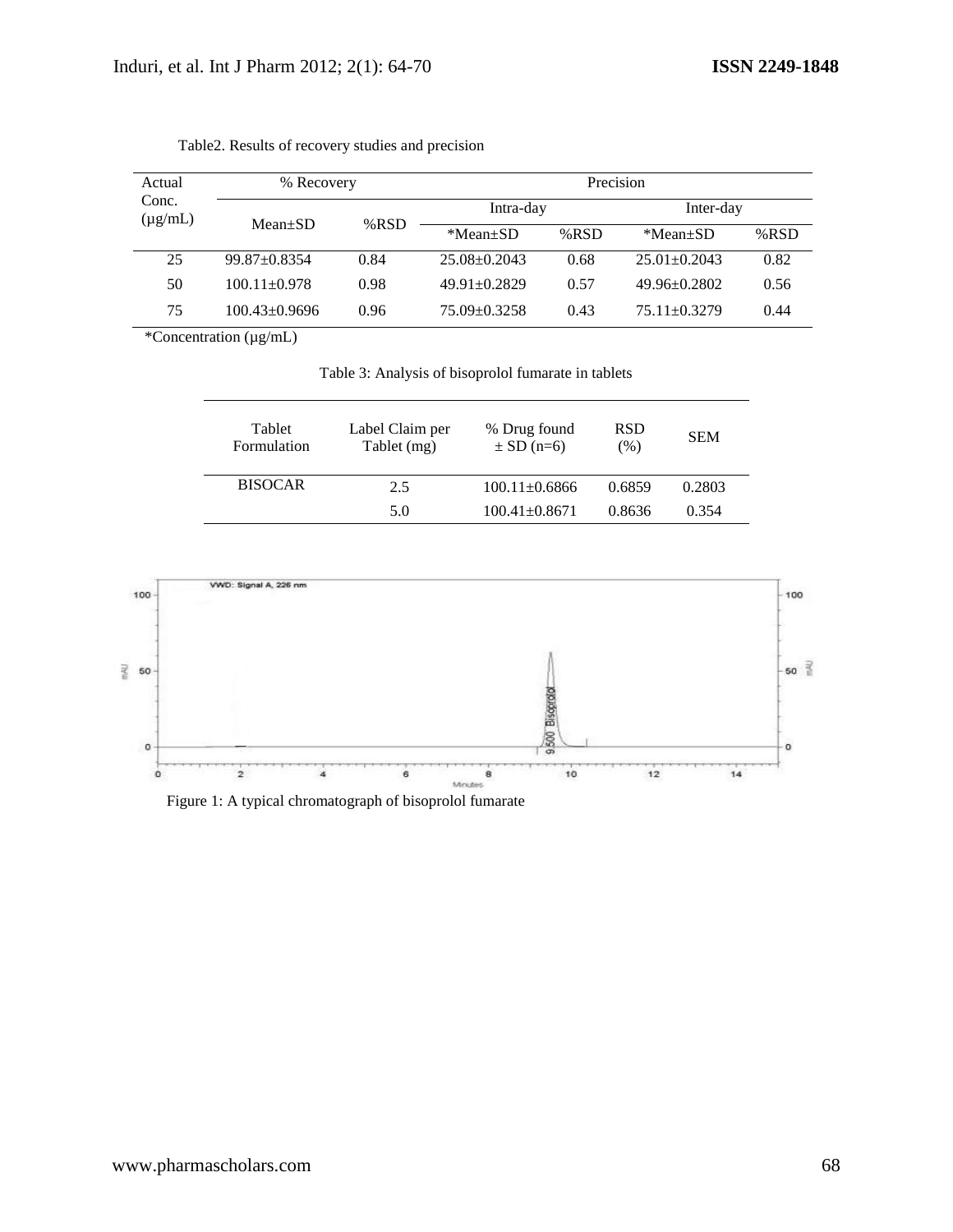

Figure 2: Chromatograms corresponding to BF solution subjected to A) Blank, B) Acid hydrolysis, C) Base hydrolysis, D) Oxidation, E) Neutral, F) Thermal, G) Photolysis

#### **REFERENCES**

- 1. Schnabel P, Maack C, Mies F, Tyroller S, Scheer A, Böhm M. [Binding properties of beta-blockers at](http://meta.wkhealth.com/pt/pt-core/template-journal/lwwgateway/media/landingpage.htm?issn=0160-2446&volume=36&issue=4&spage=466)  [recombinant beta1-, beta2-, and beta3-adrenoceptors.](http://meta.wkhealth.com/pt/pt-core/template-journal/lwwgateway/media/landingpage.htm?issn=0160-2446&volume=36&issue=4&spage=466) J. Cardiovasc. Pharmacol., 2000; 36 (4): 466–71.
- 2. Smith C, Teitler M. [Beta-blocker selectivity at cloned human beta 1-](http://www.kluweronline.com/art.pdf?issn=0920-3206&volume=13&page=123) and beta 2-adrenergic receptors. Cardiovasc. Drugs The., 1999; 13 (2): 123–6.